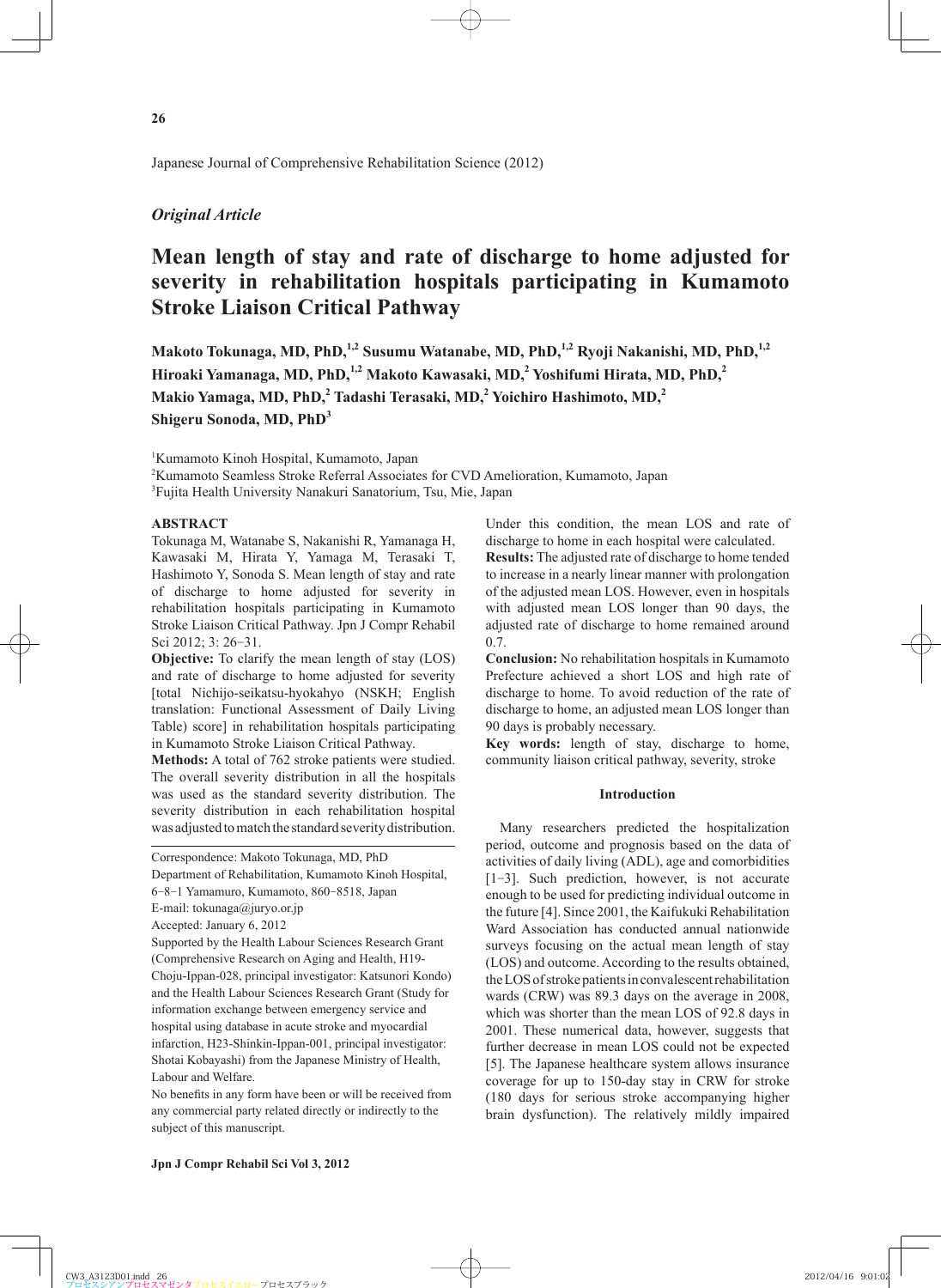patients, however, leave CRW after a short stay. Thus, the mean LOS in CRW seems to be about 89 days. Sonoda [6] defined the appropriate LOS in CRW as the period in which a patient should receive training under the supervision of a coach almost every day, and proposed that completion of convalescent rehabilitation and completion of rehabilitation are two different concepts [6]. All the hospitals, however, do not necessarily make the same judgment of completion of kaifukuki rehabilitation and completion of rehabilitation. The rate of discharge to home from CRW was 65.6% in 2008 [5]. However, special attention should be directed to the fact that the mean LOS in CRW and the rate of discharge to home from CRW depend largely on the severity distribution of the stroke patients [7, 8].

In a preceding study using the Nichijo-seikatsukino-hyokahyo (NSKH; English translation: Functional Assessment of Daily Living Table) (Table 1) [9], which is the designated method for rating severity for health insurance treatment by the stroke liaison critical pathway (liaison path), the authors stratified stroke patients and calculated the "adjusted mean gain of NSKH" under the condition that the severity distribution in a hospital with a CRW (rehabilitation hospital) was the same as the severity distribution in all the local rehabilitation hospitals [10]. Using the same method in the present study, the authors aimed to clarify the mean LOS and the rate of discharge to home adjusted for severity in the rehabilitation hospitals participating in the stroke liaison path in Kumamoto Prefecture.

## **Methods**

Between January 1, 2009 and November 30, 2010, a total of 1,957 stroke patients were admitted to acute hospitals in Kumamoto Prefecture and registered in the electronic liaison critical pathway of Kumamoto Seamless Stroke Referral Associates for CVD Amelioration (K-STREAM) [11]. Of these, 1,637 stroke patients were transferred to rehabilitation hospitals. Registration forms with complete entries including total NSKH score, LOS in rehabilitation hospitals, and outcome at discharge could be obtained from 762 of 1,637 stroke patients. K-STREAM consists of the following medical institutions in Kumamoto Prefecture: 10 acute hospitals, 34 rehabilitation hospitals, 33 medical long-term care sanatoriums, 18 geriatric health service facilities, and 37 clinics. For patients who are eligible for treatment by the stroke liaison path, the patients and their families are notified and explained during admission to an acute hospital that their clinical data will be used in a clinical study, and written informed consent is obtained.

## **Assessment 1: LOS and percentage of patients discharge to home at each rehabilitation hospital**

Rehabilitation hospitals were ranked in descending order according to the number of patients treated as

|                | Patients' Conditions etc.                                       | $0$ point                         | 1 point                                              | 2 points         |  |
|----------------|-----------------------------------------------------------------|-----------------------------------|------------------------------------------------------|------------------|--|
|                | Instruction of bed rest                                         | None                              | Present                                              |                  |  |
| $\overline{2}$ | Either right hand or left hand<br>can be raised up to the chest | Possible                          | Impossible                                           |                  |  |
| 3              | Rolling over                                                    | Possible                          | Possible if there is<br>something to hold on to      |                  |  |
| 4              | Sitting up                                                      | Possible                          | Impossible                                           |                  |  |
| 5              | Maintaining the sitting<br>position                             | Possible                          | Possible if there is any<br>supporting tool          | Impossible       |  |
| 6              | Transfering from the bed to<br>the wheelchair                   | Possible                          | Watching/partial<br>assistance needed                | Impossible       |  |
|                |                                                                 |                                   |                                                      |                  |  |
| 7              | Transfering method                                              | Moving requiring no<br>assistance | Moving requiring<br>assistance                       |                  |  |
| 8              | Oral hygiene care                                               | Possible                          | Impossible                                           |                  |  |
| 9              | Having meals                                                    | No assistance                     | Partial assistance                                   | Total assistance |  |
| 10             | Putting on/taking off the<br>clothes                            | No assistance                     | Partial assistance                                   | Total assistance |  |
|                | 11 Communicating with others                                    | Possible                          | Occasionally possible and<br>occasionally impossible | Impossible       |  |
| 12             | Understanding treatment/<br>healthcare instructions             | Yes                               | N <sub>0</sub>                                       |                  |  |

**Table 1.** Nichijo-seikatsu-kino-hyokahyo (NSKH)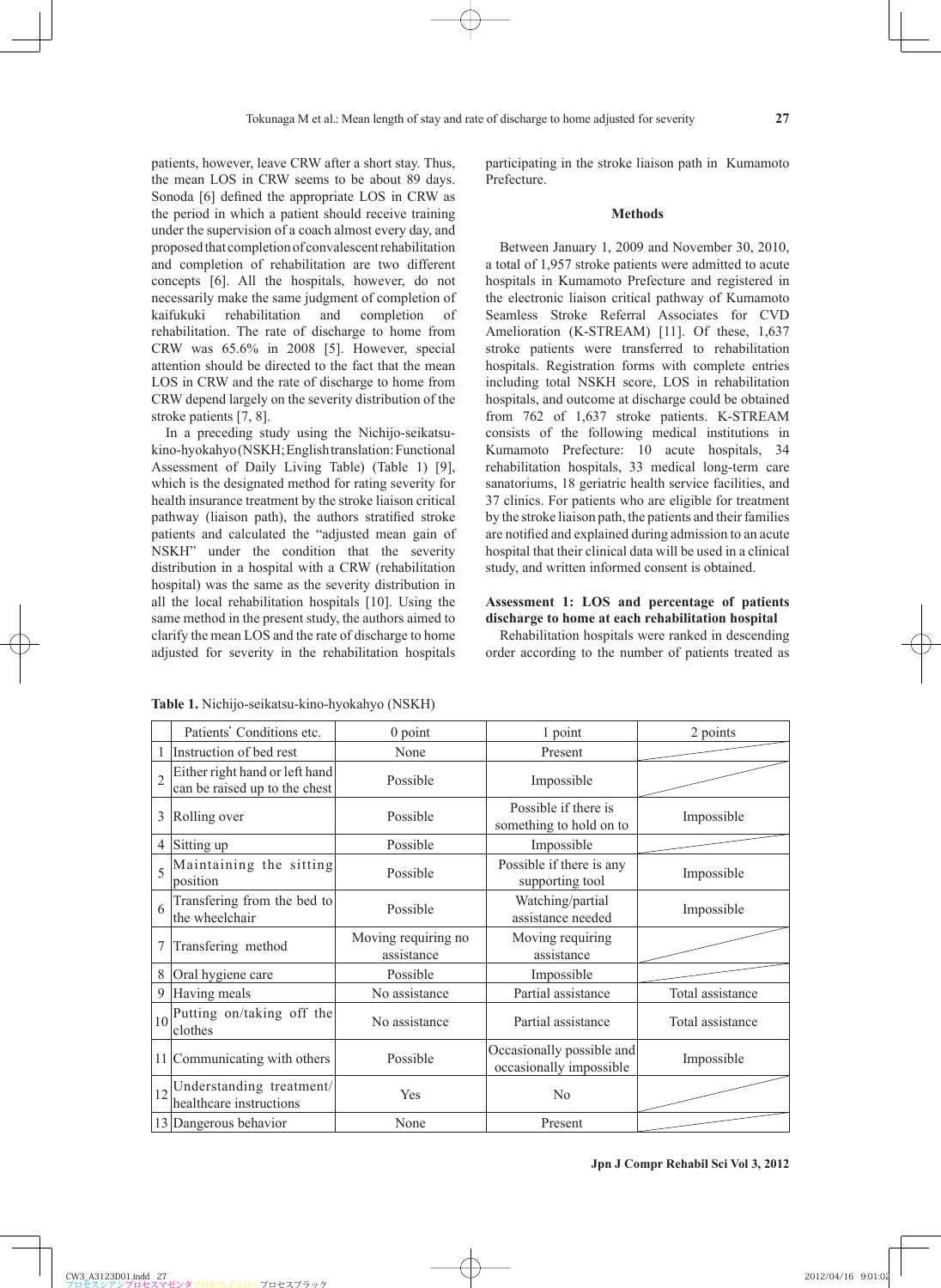**Table 2.** Number of patients, length of stay (LOS) and rate of discharge to home stratified according to total NSKH score on admission

The adjusted LOS, adjusted rate of discharge to home and standard severity distribution are explained in the Methods section.

Number of patients

|                                | $0 - 1$ | $2 - 5$ | $6 - 9$ | $10 - 13$ | $14 - 19$ | Total |
|--------------------------------|---------|---------|---------|-----------|-----------|-------|
| Hospital A                     | 38      | 42      | 41      | 29        | 24        | 174   |
| Hospital B                     | 35      | 35      | 22      | 14        | 19        | 125   |
| Hospital C                     | 29      | 30      | 25      | 15        | 19        | 118   |
| Hospital D                     | 20      | 12      | 12      | 17        | 14        | 75    |
| Remaining hospitals            | 53      | 46      | 62      | 37        | 72        | 270   |
| All hospitals                  | 175     | 165     | 162     | 112       | 148       | 762   |
| Standard severity distribution | 0.230   | 0.217   | 0.213   | 0.147     | 0 1 9 4   |       |

Length of stay (LOS)

|                     | $0 - 1$ | $2 - 5$ | $6 - 9$ | $10 - 13$ | $14 - 19$ | Mean LOS | Adjusted mean LOS |
|---------------------|---------|---------|---------|-----------|-----------|----------|-------------------|
| Hospital A          | 37.5    | 59 2    | 92.1    | 99.9      | 97.0      | 74.2     | 74.5              |
| Hospital B          | 38.3    | 67.1    | 100.3   | 98.6      | 108.2     | 74.7     | 80.2              |
| Hospital C          | 42.0    | 72.3    | 106.1   | 126.5     | 134.7     | 89.0     | 92.6              |
| Hospital D          | 62.2    | 97.0    | 99.4    | 121.2     | 140.7     | 101.7    | 101.6             |
| Remaining hospitals | 43.3    | 73.5    | 101.2   | 126.9     | 108.4     | 90.5     | 87.1              |
| All hospitals       | 43.0    | 70.0    | 99.4    | 115.5     | 112.9     | 85.1     | 85.1              |

Rate of discharge to home

|                     | $0 - 1$ | $2 - 5$ | $6 - 9$ | $10 - 13$ | $14 - 19$ | Rate  | Adjusted rate |
|---------------------|---------|---------|---------|-----------|-----------|-------|---------------|
| Hospital A          | 0.947   | 0.833   | 0.634   | 0.241     | 0.042     | 0.603 | 0.576         |
| Hospital B          | 0.943   | 0.829   | 0.864   | 0.286     | 0.000     | 0.680 | 0.622         |
| Hospital C          | 0.966   | 0.967   | 0.520   | 0.800     | 0.053     | 0.703 | 0.669         |
| Hospital D          | 1.000   | 0.917   | 0.667   | 0.412     | 0.286     | 0.667 | 0.686         |
| Remaining hospitals | 0.981   | 0.848   | 0.726   | 0.541     | 0.236     | 0.641 | 0.689         |
| All hospitals       | 0.966   | 0.867   | 0.685   | 0.446     | 0.155     | 0.651 | 0.651         |
|                     |         |         |         |           |           |       |               |

follows: Hospital A (174 patients), Hospital B (125 patients), Hospital C (118 patients), Hospital D (75 patients) and a group of the remaining 20 hospitals with less than 35 patients per hospital (270 patients in total). The mean LOS and rate of discharge to home were obtained from all the hospitals, Hospital A, Hospital B, Hospital C, Hospital D and the remaining hospitals.

## **Assessment 2: LOS and rates of discharge to home in 5 groups divided according to total NSKH score on admission**

The patients were divided into the following 5 groups according to the total NSKH score on admission:  $0-1$  point,  $2-5$  points,  $6-9$  points,  $10-13$ points, and 14-19 points. The total NSKH score ranges from 0 to 19 points, and more critically ill patients have higher scores. Because most of the patients had scores ranging from zero to one point [12], the total NSKH score groups were divided as follows: the 0-1

point group with a 2-point interval, then the next three groups with 4-point intervals, and the 14-19 point group with a 6-point interval. The number of patients, LOS and rate of discharge to home in each group were obtained in all hospitals and in Hospital A, Hospital B, Hospital C, Hospital D and the remaining hospitals. The patients were divided into 5 groups according to severity and the number of patients in each group was obtained. The patient distribution obtained in this manner was regarded as severity distribution. The severity distribution reflecting the numbers of patients in the 5 groups in all the hospitals was used as the "standard severity distribution" (Table 2).

## **Assessment 3: Mean LOS and rate of discharge to home adjusted by standard severity distribution**

Because different severity distributions were observed in Hospital A, Hospital B, Hospital C, Hospital D and the remaining hospitals, the "adjusted mean LOS" and the "adjusted rate of discharge to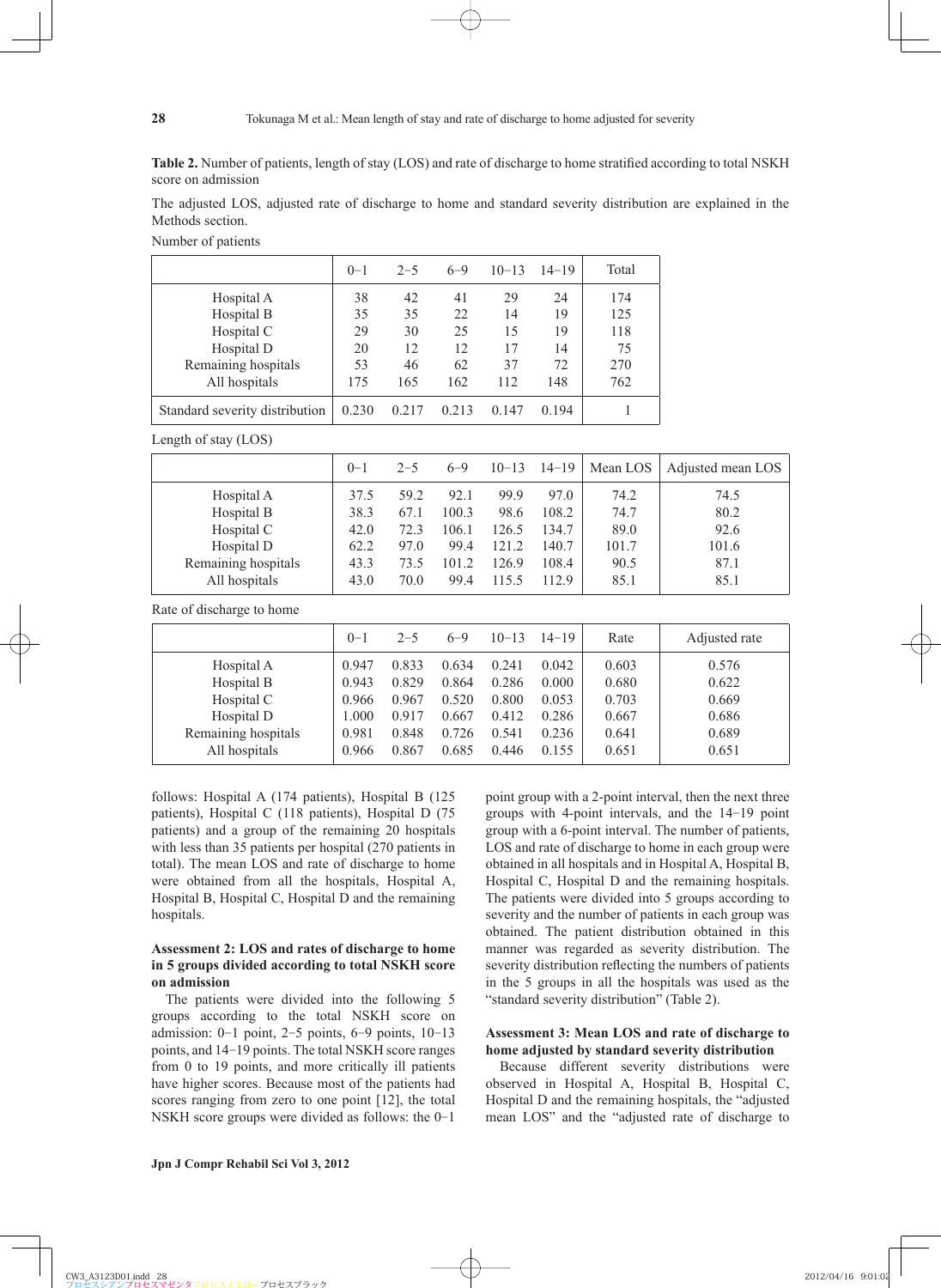home" were calculated in each hospital under the  $0.75$ condition that the severity distribution in each rehabilitation hospital was the same as the standard  $0.7$  $065$  $0.6$ 

severity distribution. For example, in the case of Hospital A, the mean LOS of the 0-1 point group (37.5) days) was multiplied by the standard severity distribution for the  $0-1$  point group (0.230, 175 of 762) patients), and the mean LOS of the 2-5 point group (59.2 days) was multiplied by the standard severity distribution for the 2-5 point group (0.217, 165 of 762 patients). Likewise, adjusted values were also obtained in the 6-9 point, 10-13 point and 14-19 point groups. Then, the adjusted mean LOS in Hospital A was calculated by summing the five values obtained (Table 2). Similarly, the adjusted mean LOS of Hospital B, Hospital C, Hospital D and the remaining hospitals were calculated. The adjusted rate of discharge to home was also obtained by multiplying the observed rate by the standard severity distribution in each group.

## **Results**

The mean LOS was the longest in Hospital D followed by the remaining hospitals, Hospital C, Hospital B and Hospital A. The rate of discharge to home was the highest in Hospital C followed by Hospital B, Hospital D, the remaining hospitals and Hospital A (Figure 1). The overall mean LOS (85.1 days) and the overall rate of discharge to home (65.1%) were compared with the results of the survey conducted by the Kaifukuki Rehabilitation Ward Association (89.3 days, 65.6%) [5]. The overall mean LOS in the present study was shorter than the result of the survey by 4.2 days, while the overall rate of discharge to home in the present study was lower than that of the survey by  $0.5\%$ .

The patients were divided into five groups according to the total NSKH scores on admission, and the LOS and rate of discharge to home in each group are shown in the Table 2. The LOS distribution pattern was similar between Hospital C and the remaining hospitals.

The adjusted mean LOS was the longest in Hospital D followed by Hospital C, the remaining hospitals, Hospital B and Hospital A. The adjusted rate of discharge to home was the highest in the remaining hospitals followed by Hospital D, Hospital C, Hospital B and Hospital A (Figure 1). A greater influence of adjustment by standard severity distribution was observed in Hospital B and the remaining hospitals.

The adjusted rate of discharge to home tended to increase linearly with prolongation of the adjusted mean LOS. However, even in hospitals with adjusted mean LOS longer than 90 days, the adjusted rate of discharge to home remained around 0.7 (Figure 1).



**Figure 1.** Mean length of stay (LOS) and rate of discharge to home.

○: Mean LOS and rate of discharge to home. ■: Adjusted mean LOS and adjusted rate of discharge to home corrected by standard severity distribution. Overall: Total data derived from Hospital A, Hospital B, Hospital C, Hospital D and the remaining hospitals. Nationwide: Results of the nationwide survey [5]. R: Remaining hospitals.

## **Discussion**

Maejima et al. [13] followed stroke patients who were transferred from one acute hospital to 6 rehabilitation hospitals to investigate their mean LOS and Functional Independence Measures (FIMs). According to their report, there was no difference in FIM gain between hospitals, while there were differences in the mean LOS and FIM efficiency (FIM gain/LOS) between hospitals. Our search of literature found no report in which the mean LOS and rate of discharge to home are adjusted by standard severity distribution in all hospitals participating in the stroke liaison path.

Adjustment by standard severity distribution had a marked impact on Hospital B and the remaining hospitals. In Hospital B, adjustment for severity resulted in longer mean LOS and lower rate of discharge to home. These results suggest that Hospital B might have more mildly impaired patients. On the other hand, in the remaining hospitals, adjustment for severity resulted in shorter mean LOS and higher rate of discharge to home. These results indicate that the remaining hospitals might have more critically ill patients. In these hospitals in which the severity distribution differed from the standard severity distribution, the observed mean LOS and rate of discharge to home cannot be used directly, but the adjusted mean LOS and adjusted rate of discharge to home have to be used in comparisons.

An adjusted mean LOS longer than 90 days is probably needed to avoid a reduction in the adjusted rate of discharge to home. A hospital with adjusted mean LOS of 90 days seems to be positioned between Hospital C and the remaining hospitals. For an adjusted mean LOS of 90 days, the LOS distribution according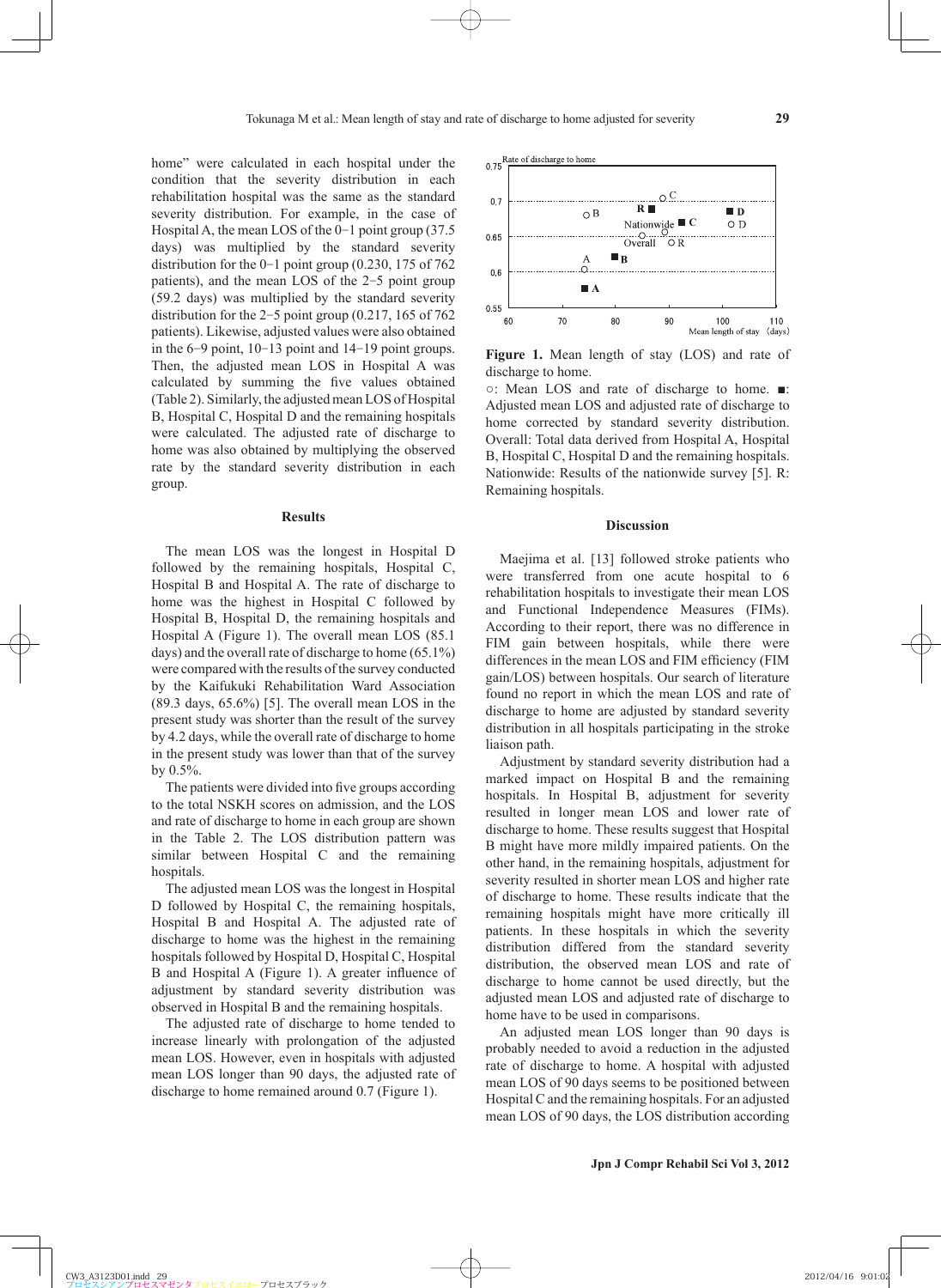to total NSKH score reflecting severity can also be expressed as follows: 43 days in the 0-1 point group, 73 days in the 2-5 point group, 104 days in the 6-9 point group, 127 days in the 10-13 point group and 108-135 days in the 14-19 point group (Table 2). A rehabilitation hospital with sufficient rehabilitation capacity and home assistance capacity can achieve a higher rate of discharge to home with a shorter adjusted mean LOS. However, such a rehabilitation hospital cannot be found in Kumamoto Prefecture.

The present study has the following limitations. First, the data of more rehabilitation hospitals are needed to validate the relationship between the adjusted mean LOS and adjusted rate of discharge to home. Second, whether the results obtained in Kumamoto Prefecture can be generalized to different areas remains unknown. Third, we were not able to characterize the hospitals with longer mean LOS and lower rate of discharge to home, or to identify the cause of such phenomenon. Fourth, how discharge was determined at each hospital remains unknown. Whether patients were discharged predominantly after a period determined in advance, whether the adjusted mean LOS is longer in hospitals with more unused beds, whether the time of discharge was determined based on careful evaluation after a period of training supervised by a coach every day, and whether patients needed to wait for a long period before being transferred to different institutions also remain unknown. The mean LOS in each rehabilitation hospital and the rate of discharge to home from each rehabilitation hospital probably differ depending on the number of geriatric health service facilities and medical long-term care sanatoriums in the neighborhood. Fifth, the mean LOS in each rehabilitation hospital and the rate of discharge to home from each rehabilitation hospital may be affected not only by the number of hospitals/institutions for chronic phase rehabilitation but also by the LOS and rehabilitation capacity in the acute hospital. In some areas, stroke patients may be transferred to rehabilitation hospitals after a long stay in acute hospitals. In these areas, the LOS in rehabilitation hospitals is apparently shorter because of the longer stay in acute hospitals, under the condition that the total LOS (LOS in acute hospital plus LOS in rehabilitation hospital) is the same. On the other hand, the LOS in a rehabilitation hospital is likely to be prolonged if a stroke patient is affected seriously by disuse in the acute hospital. Sixth, further issues to be addressed include whether NSKH is an appropriate scale for rating the severity of stroke patients and whether dividing the patients into 5 groups according to their NSKH scores is reasonable. NSKH was developed for assessing the degree of nursing needs, and has not been established as a scale for rating severity of stroke patients [12]. Although researchers recommend stratifying stroke patients according to age, comorbidities, acute severity rated by scales including the NIH stroke scale, impairment, and ADL [8], no concrete methods have been clearly mentioned. Stratification of stroke patients according to NSKH scores that have been incorporated in treatment under health insurance is simple and practical. A more appropriate stratification method, however, should be used if such a method is established in the future.

In the future, we expect that a nationwide survey will elucidate the adjusted mean LOS and adjusted rate of discharge to home of individual hospitals in Japan. In this process, if hospitals with shorter adjusted mean LOS and higher rate of discharge to home are identified, their rehabilitation capacity and home assistance capacity may serve as the goals to be achieved by other rehabilitation hospitals.

#### **Acknowledgment**

The authors wish to express their thanks to the staff of the hospitals participating in K-STREAM, who provided patients' data.

#### **References**

- 1 . Domen K: Prediction of stroke outcome. J Clin Rehabil 1998: 7: 347–56. Japanese.
- 2 . Suzuki T, Sonoda S, Saitoh E: Prediction of outcome for stroke patients: function, ADL, discharge destination. Sogo Rehabilitation 2007: 35: 1023-9. Japanese.
- 3 . Liu M, Domen K, Chino N. Comorbidity measures for stroke outcome research. Arch Phys Med Rehabil 1997; 75: 166‒72.
- 4 . The Joint Committee on Guidelines for the Management of Stroke. Japanese Guidelines for the Management of Stroke 2004. Tokyo: Kyowa Kikaku; 2004. p. 176-7. Japanese.
- 5 . 2010 Annual Report from the Annual Survey Committee of Kaifukuki Rehabilitation Ward Association. February 2011. Japanese.
- 6 . Sonoda S: How should the kaifukuki rehabilitation wards change to improve the quality. Chiiki Rehabil 2008: 3: 944‒6. Japanese.
- 7 . Tokunaga M, Tokisato K, Watanabe S, Nakanishi R, Yamanaga H, Nakashima H, et al. Correlation between independence, mobidity capacity and FIM in patients with stroke in rehabilitation hospital. J Clin Rehabil 2008: 17: 1112‒8. Japanese.
- 8 . Japanese Association of Rehabilitation Medicine. Guidance about the stroke rehabilitation liaison critical pathway. Jpn J Rehabil Med 2010: 47: 420-2. Japanese.
- 9 . Ministry of Health, Labour and Welfare. Nichijoseikatsu-kinou-hyokahyo. Available from: http://www. mhlw.go.jp/topics/2008/03/dl/tp0305-1i\_0012/pdf. Japanese.
- 10 . Tokunaga M, Watanabe S, Nakanishi R, Yamanaga H, Sannnomiya K, Hirata Y, et al. Comparison between convalescent rehabilitation hospitals participating in the stroke liaison critical pathway with respect to the gain of Nichijo-seikatsu-kino-hyokahyo score. Jpn J Compr